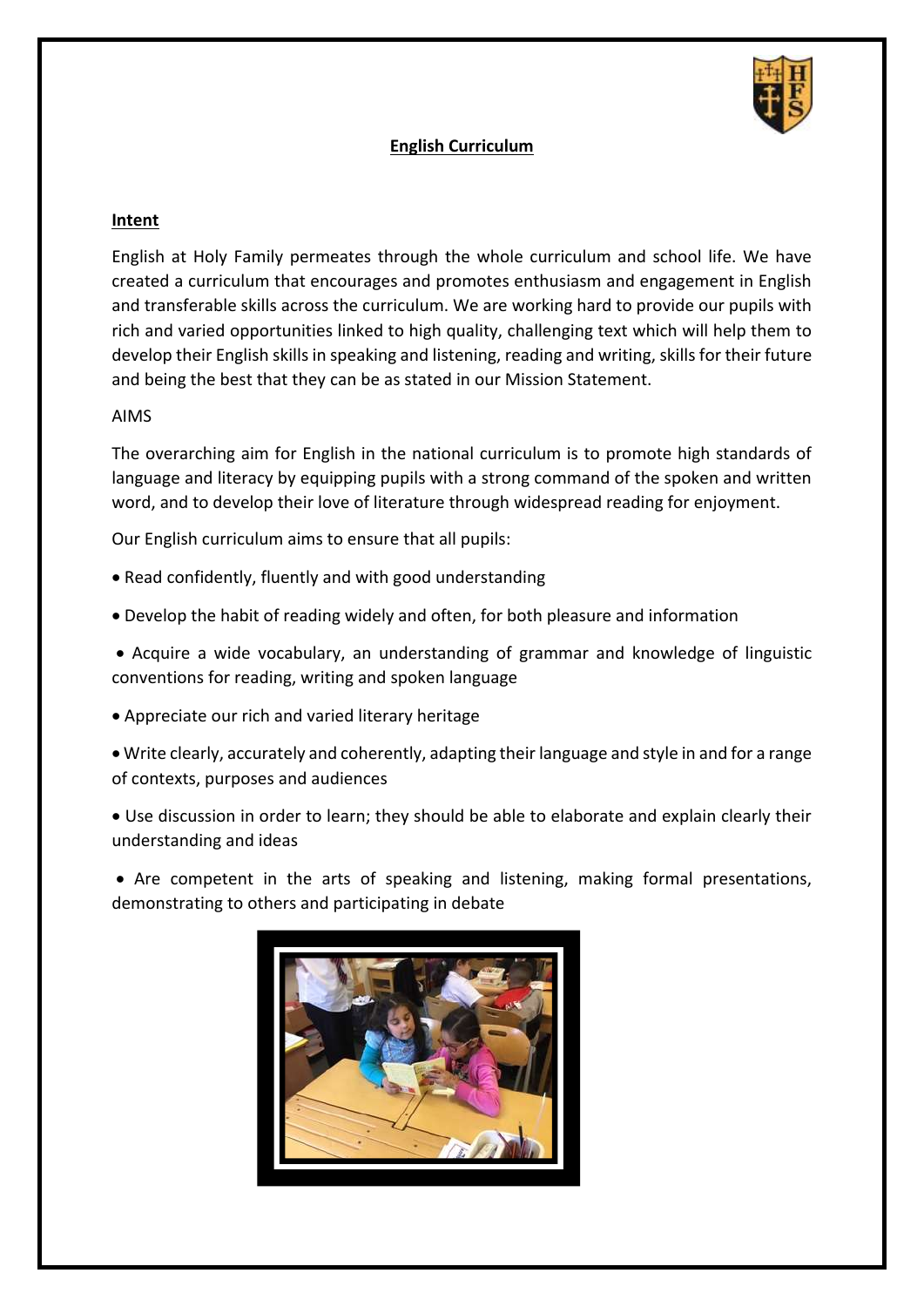

# **Implementation**

At Holy Family we want all our pupils to be confident and resilient speakers, readers and writers. Our English lessons develop spoken language, reading and phonics, writing, grammar, spelling and vocabulary. The three phased approach used in English planning begins with a text and being able to retell a story, part of a story, unpicking vocabulary and grammar and then leading onto writing and writing at length.

Phonics is taught using Letters and sounds. Children are taught to segment and blend in their reading and writing through the phases.

Pupils are expected to read every night and their journals signed by their adults. Pupils take part in a range of reading activities in school, this includes whole class reading, guided reading and individual reading which encourage fluency and confidence using both fiction and non fiction books.



Spelling from Y2 and in KS2 follows No Nonsense Spelling and the children are expected to learn spellings to support their written work.

Handwriting and presentation of work is expected to be of a high standard in English and across the whole curriculum.

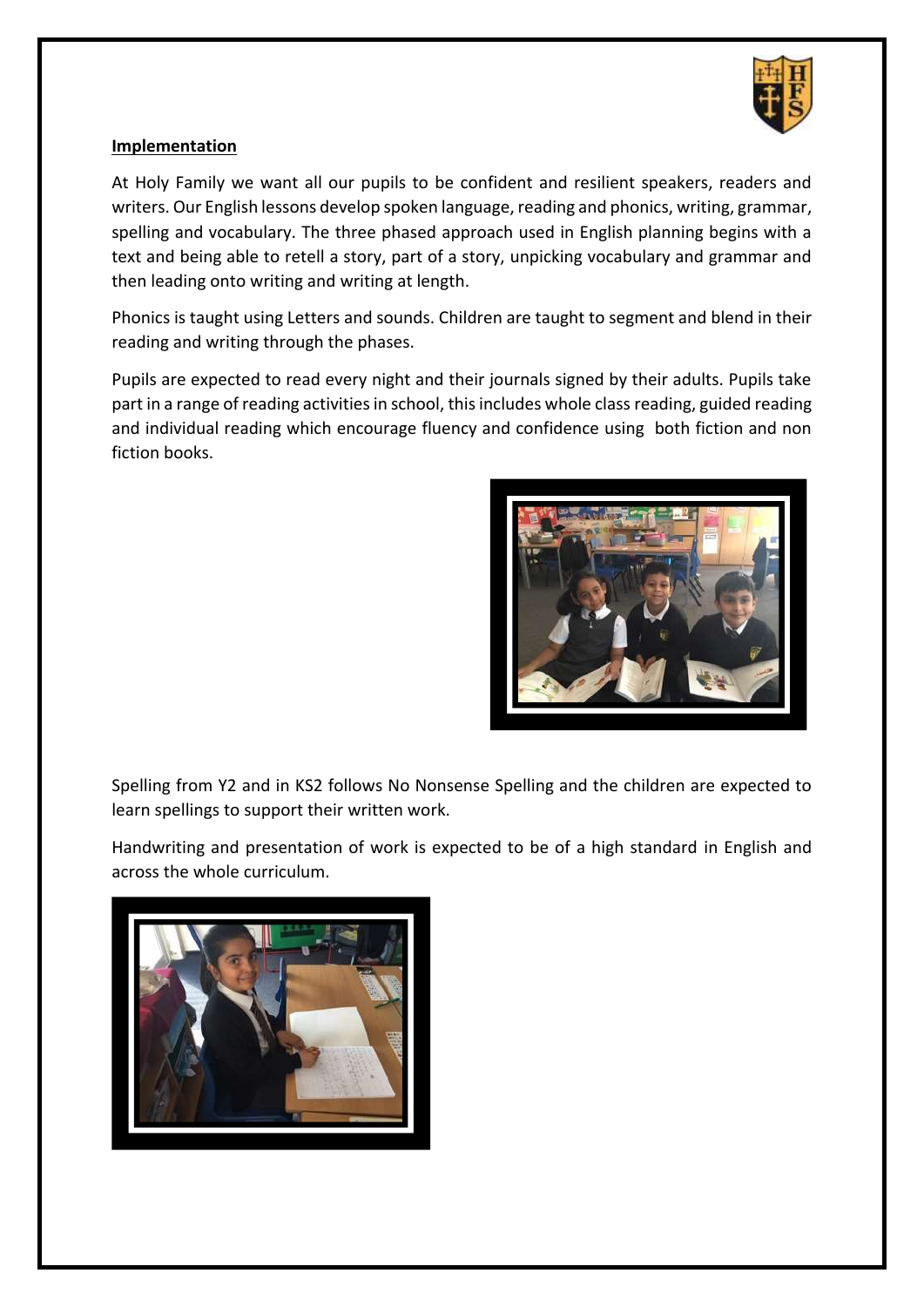

We develop writing skills so that our children have the stamina and ability to write at the age expected standard. To support children in moving towards independent writing we provide a wide range of activities including the use of film and imagery, music, ICT, trips and visits, modelled, shared and guided writing, peer assessment and discussion. We provide varied and exciting opportunities for writing for a purpose and we encourage pupils to see themselves as authors and poets. We promote the importance of written work by providing a writing purpose and opportunities for children's writing to be read aloud and listened to by an audience. We have developed a range of extra activities which are used to promote English within the school including World Book Day, Celebration assembly, Star writing, after school reading and phonics club.

## **Impact**

The impact on our children is clear: progress, sustained learning and transferrable skills. Supporting EAL pupils to gain confidence in reading and writing is a huge priority in school and we have seen standards improve dramatically.

As all aspects of English are an integral part of the curriculum, cross curricular writing standards have are improving and skills taught in the English lesson are transferred into other subjects; this shows consolidation of skills and a deeper understanding of how and when to use specific grammar, punctuation and grammar objectives. We hope that as children go through Holy Family School that their creativity, passion for English and high aspirations travel with them and continue to grow and develop as they do.

## What our pupils say;

I love writing stories and letters because it's fun and interesting to write in somebody else's shoes. I enjoy reading different books and linking what happens in them to other stories. In Year 6 we have been reading and writing about the war.

I love using my sounds to help me write.

Reading is fun because we learn new vocabulary and some very tricky words like avaricious.

My teacher reads to us every day and we talk about our favourite characters.